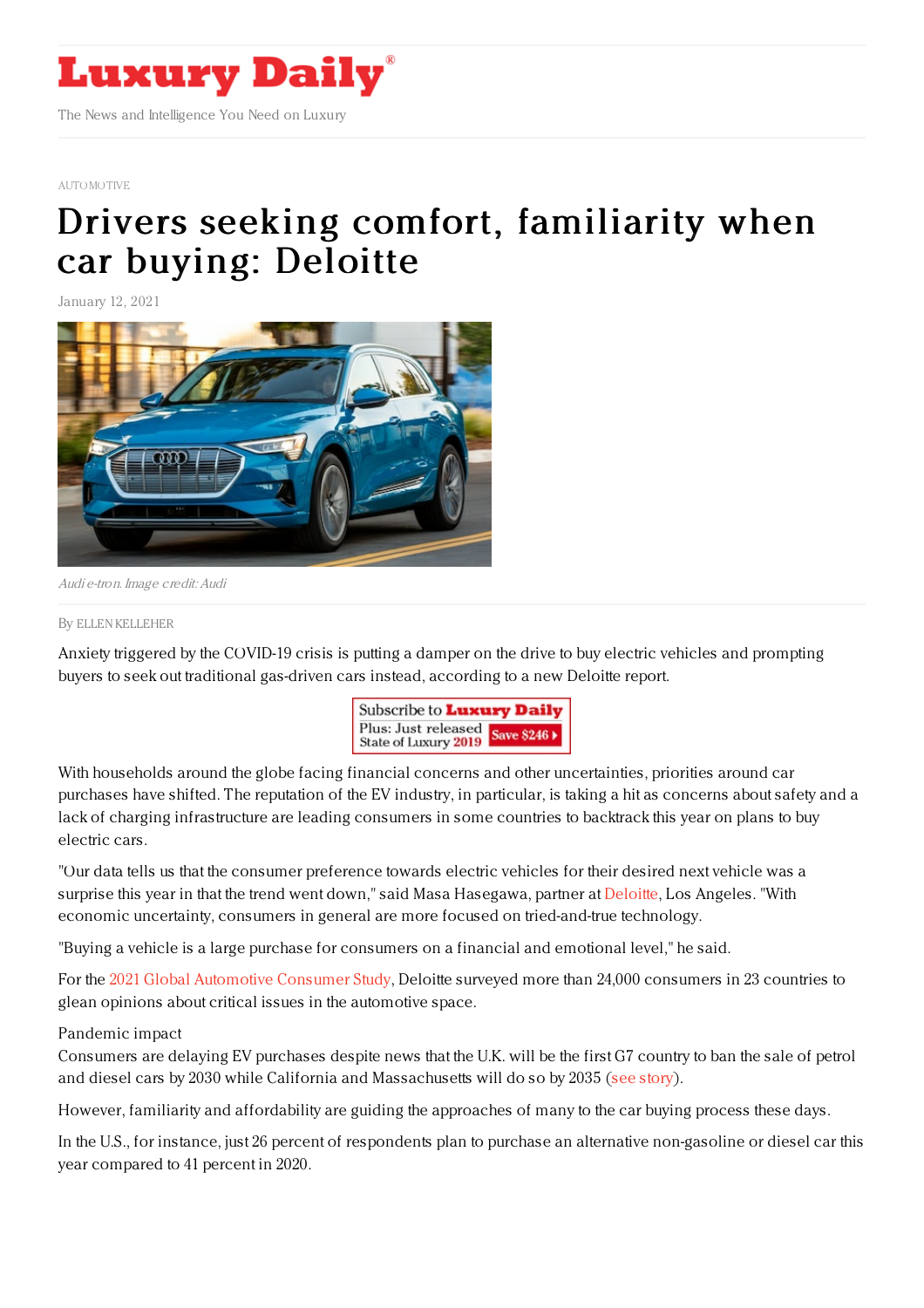

Some drivers are concerned about charging infrastructure. Image credit: BMW

In China, meanwhile, only 45 percent are interested in electric cars, compared to 57 percent in 2020 while consumers in India also share a similar shift in sentiment, with their interest dropping to 32 percent from 49 percent in 2020.

On top of their cost and safety, the greatest concerns around the world about all-battery-powered electric vehicles are their driving range, cost, the lack of public charging terminals as well as the time required to charge. Fear of hacking also poses worries, particularly in India, the U.S., Germany and South Korea.

Given that safety is critical, on the list of key features consumers want are blind spot warning alerts, automatic emergency braking and built-in navigation systems.

Vehicle payment deferments are on the rise, particularly for younger consumers. In India, for example, 52 percent of consumers, most of whom are between 18 and 34, have requested a payment deferment compared to 23 percent of U.S. consumers in that age bracket.

Per Deloitte, about a third of consumers plan to delay the acquisition of their next vehicle. Many drivers also plan to acquire a less expensive vehicle than they first planned for, with 55 percent in the U.S. saying they would do that; 65 percent in India; and 44 percent in Japan.

Meanwhile, the introduction during the pandemic of a range of digital tactics such as online showrooms, virtual test drives and contactless delivery by the likes of Jaguar Land Rover, Rolls-Royce, Mercedes-Benz and Audi, has set a new bar in the industry (see [story](https://www.luxurydaily.com/auto-manufacturers-win-ground-with-tech-in-struggle-against-covid-19-crisis/)).

However, even consumers who want to buy their next vehicle via a virtual buying process would still most prefer to interact with an authorized dealer in most countries, from China and India to the U.S., Germany and Japan.





In-person buying of cars remains in vogue. Image credit: Deloitte

Seventy-five percent of consumers in the U.S. and India "have to see" a vehicle before buying it, climbing to 76 percent and 80 percent among German and Japanese drivers, respectively.

Subscription services, which allows consumers' access to different models from the same brand for short stints, are more popular in India, China and Korea than in Japan, Germany and the U.S. Virtual servicing also remains a popular perk, but only if it is free, according to Deloitte.

## Digitizing car buying

Some industry watchers predict that the wider automotive market will not recover from 2020's drop in sales until 2023 at the earliest. Also, due to a rollover effect, many 2021 models that were slated to arrive in 2020 will be available next year instead (see [story](https://www.luxurydaily.com/outlook-2021-automotive/)).